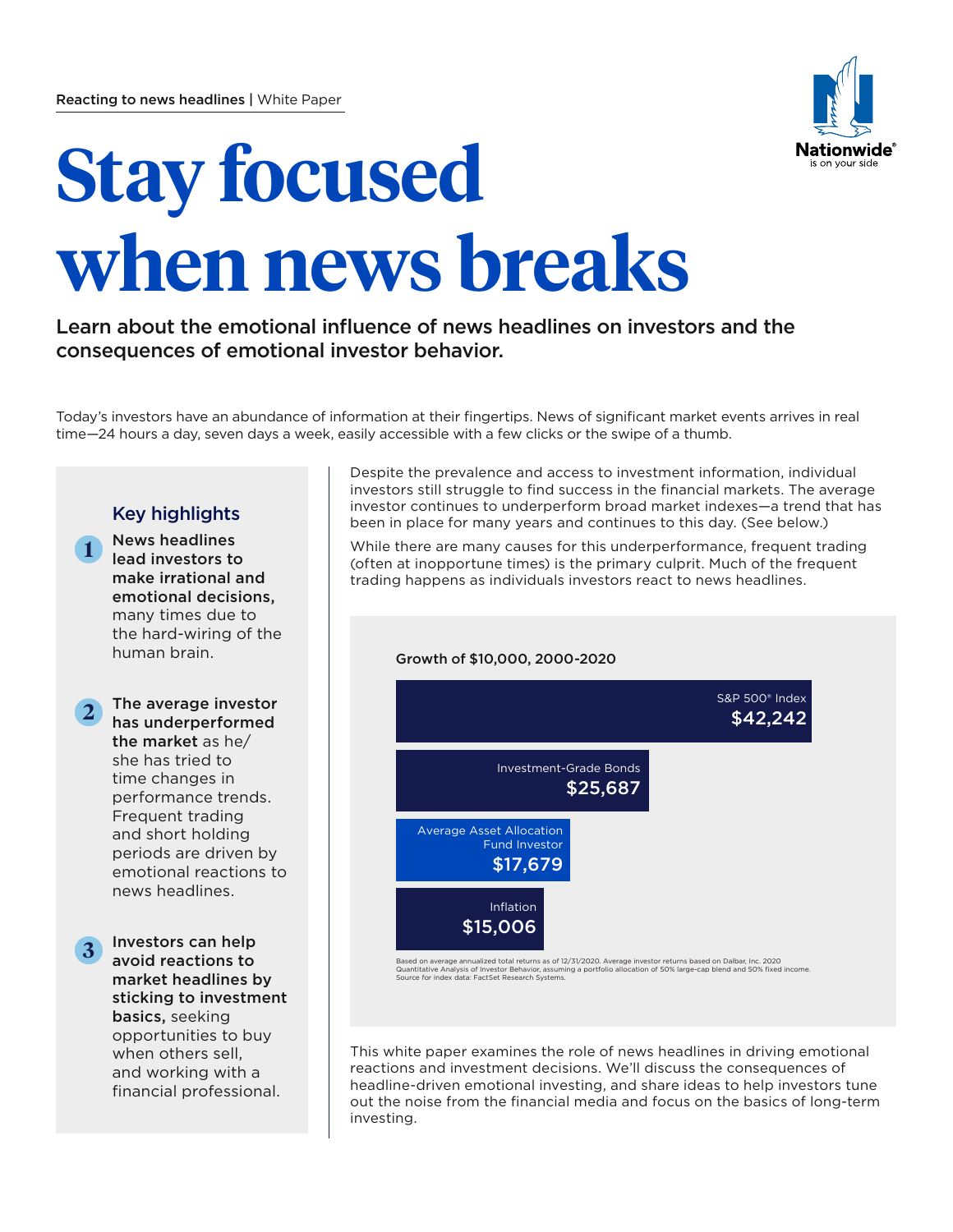#### Too much of a good thing

We are currently living in an age of information abundance. For an investor, that can be a blessing; anyone with enough curiosity and a few seconds to spare can unearth knowledge on any asset class, industry sector or company under the sun. Turn this information into intelligence and it can become a powerful resource for making informed investment decisions.

#### But information abundance can also become a curse when it turns into a glut.

These days, it can be said investors have too much information at their fingertips. While some of it is valuable, a lot is simply "clickbait" that distracts people's attention or sensationalism that provokes emotional reactions.

The information glut did not appear overnight—it has accumulated over the last four decades. A confluence of forces has brought us to this point of saturation, from the rise of



round-the-clock news, to the broad adoption of technology, to the spread of interconnectivity through the Internet.

Also significantly, the growth of the information glut has occurred alongside the democratization of the financial markets. Starting in the 1980s with the introduction of 401(k) plans and individual retirement accounts (IRAs), investors have assumed greater responsibility for preparing for their financial futures and making their own investment decisions.

Investors must rely on their judgment to sort through the information glut and extract the good data from the bad.

That can be a challenge as news headlines demonstrate strong emotional influences over the ability to make rational investment decisions.



Source for data: Pew Research Center, "More than eight-in-ten Americans get news from digital devices", January 12, 2021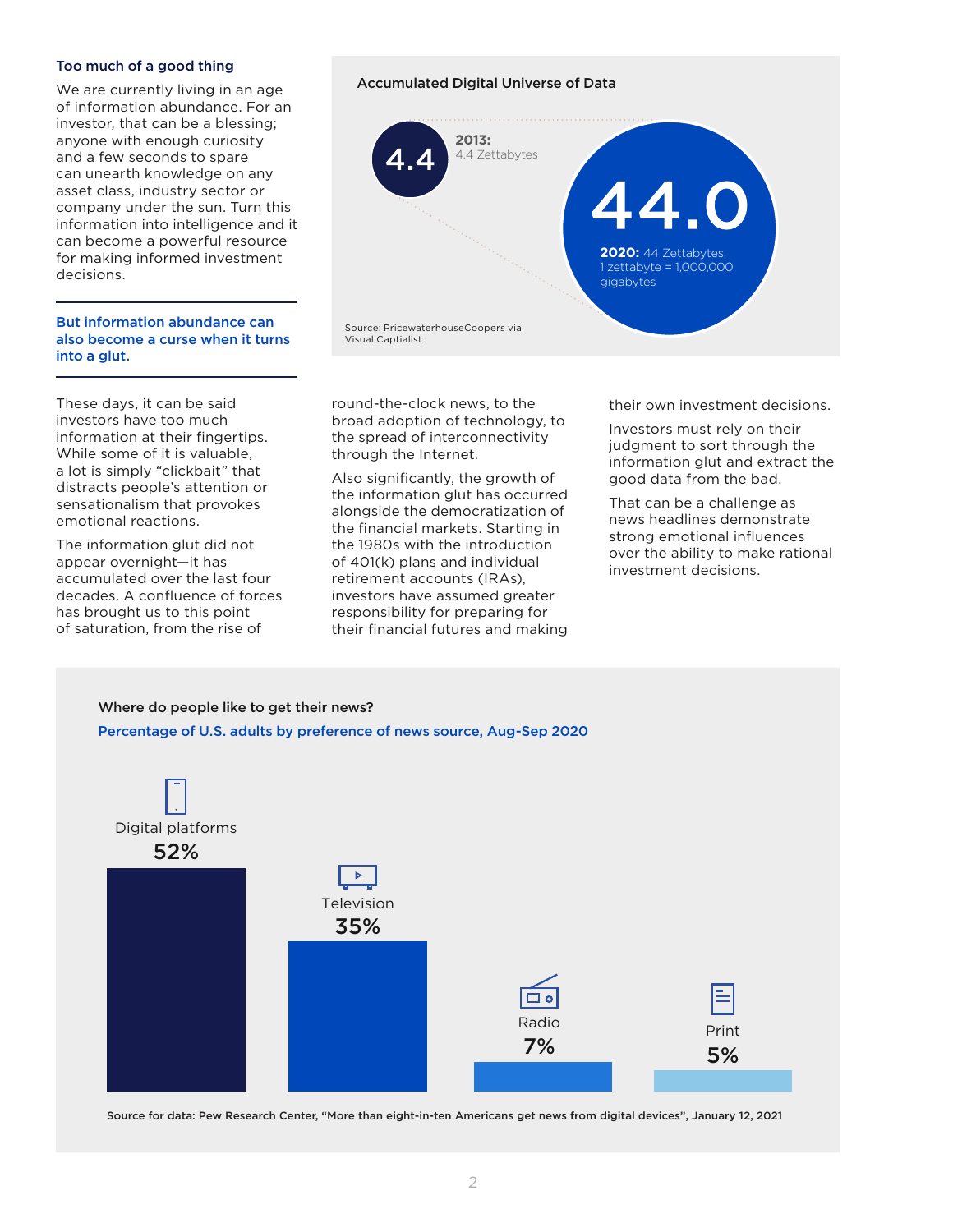## Bad news is good business

In the information glut, attention and diversion are more valuable than knowledge and intelligence. For the most part, broadcasters and publishers of financial news strive not to inform investors but to attract them. Their profits are driven by ratings and clickthroughs—the more viewers or subscribers they have, the more attractive their media platforms are to advertisers. And nothing attracts individual investors more than bad news.

Look at the financial markets to see the effect that news headlines can have on investors. It is often said investors climb a "wall of worry" as market cycles reach their final stages, either at the bottoms of bear markets or near the peaks of bull markets.

The worries that build this wall are usually economic, but political or international events can also sway investor sentiment as well.



### A neurological view

The same part of the brain that regulates emotion—the amygdala—is also used for decision making. In stressful situations, emotions can take over the amygdala and influence decision-making processes. This leads to behaviors that are less rational and more impulsive.

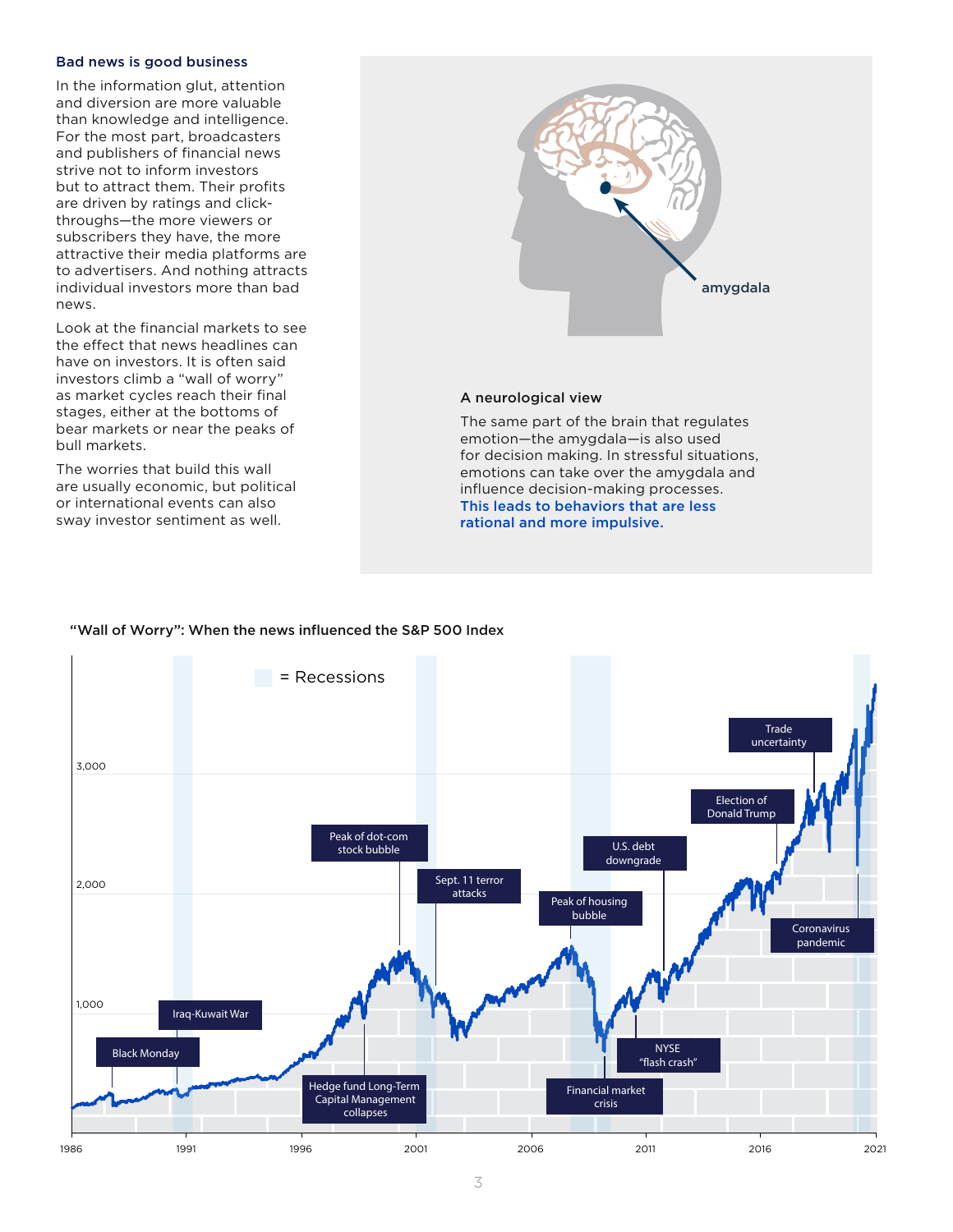# Average annual returns by asset class, 2000-2020 **Average annual returns by asset class, 2000-2020**



Based on average annualized total returns as of 12/31/2020. Average investor returns based on Dalbar, Inc. 2020 Quantitative Analysis of Investor Behavior, assuming a portfolio allocation of 50% large-cap blend and 50% fixed income. Source for index data: FactSet Research Systems.

Eventually, investors overcome these worries and market cycles transition from growth to consolidation (or vice versa). But getting through those transitions takes time. Meanwhile, the drumbeat of news headlines drives the wall of worry higher this is when investors are most vulnerable to making emotional and irrational decisions.

# Turn on, tune in, drop out

Many individual investors get caught in this vicious cycle: news headlines drive investor emotions, which may drive individuals to make irrational investment decisions. What comes next is poor performance. Over the 20-year period from 2000 to 2020, individual investors have underperformed the market in every way—from stocks to bonds, from broad indexes to industry sectors, from the U.S. to developed and emerging international markets.

Market timing has much to do with this poor performance. Individual investors tend to trade frequently and hold investments

for short-term periods, shorter than the length of the average market cycle. They buy high and sell low—the exact opposite of what they should do according to basic investment principles.

A lot of this activity is driven by emotion, and many times these emotions are triggered by market events and headlines from the financial media.

All of this movement in and out of the market means investors will often miss the best days in the market. Missing those days can significantly reduce the returns investors achieve, and ultimately cost real money relative to the outcomes investors who remain fully invested would achieve.

Average holding period for stocks on the New York Stock Exchange: 7.2 months as of December 31, 2020.<sup>1</sup>



1 Source: Ned Davis Research, Inc.

2 National Bureau of Economic Research (NBER), June 2021.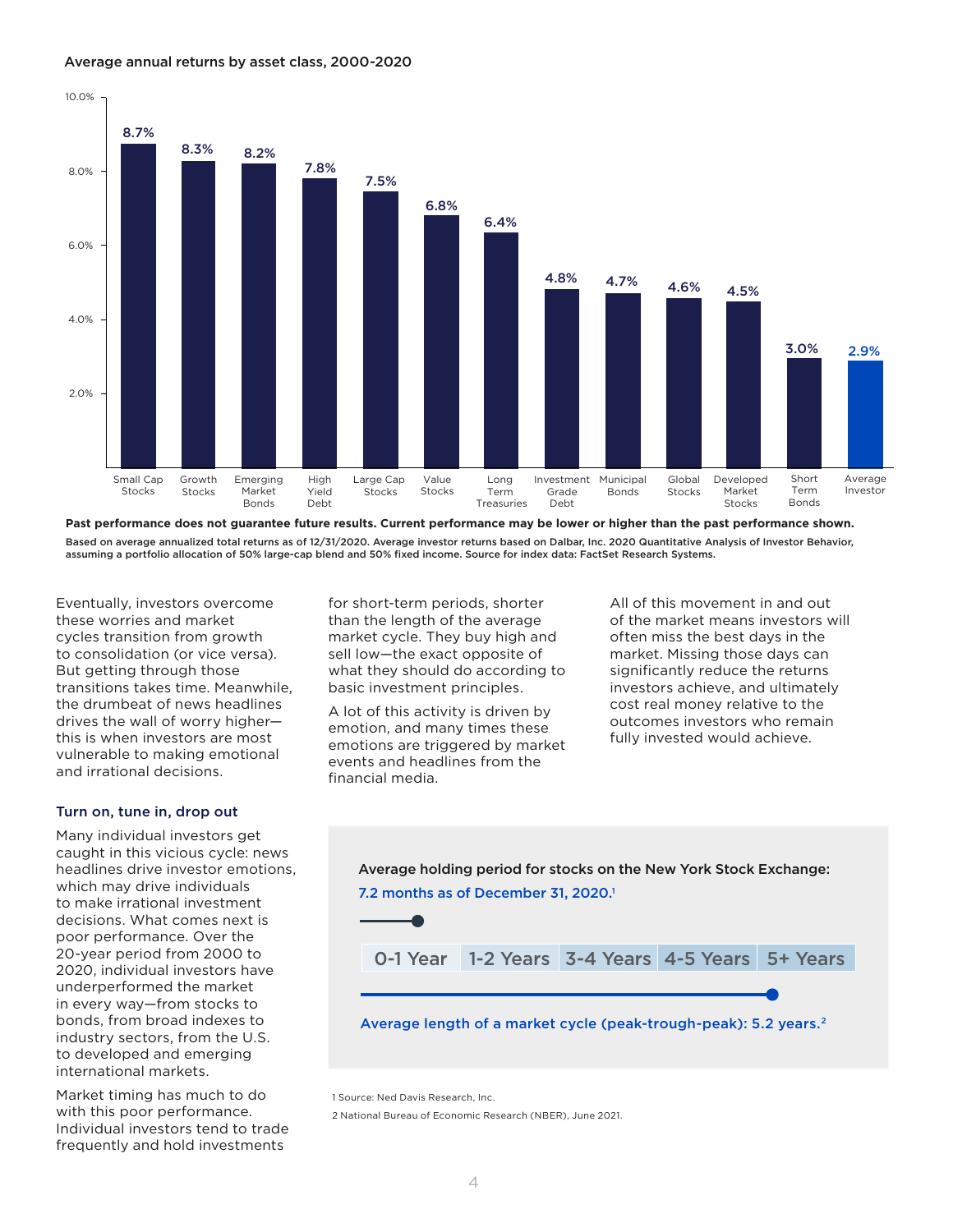### Countering the lure of news headlines

The solution for countering the influence and effects of headline-driven emotional investing lies within the individual. By understanding the true role of the financial media and recognizing how sensational reports of market events can push our emotional buttons, individual investors can tap their own willpower to avoid making emotionally charged decisions and stick to the investment plan they established with their financial advisor.

Historical results from the financial markets can also show investors the value of maintaining a long-term perspective and help them downplay the influence of short-term performance.

Looking at returns for the S&P 500 Index back to 1929 shows how the probability of positive returns increases with the length of the period. Negative

# Growth of \$10,000 in the S&P 500® Index Based on daily price return, 2000 to 2020



Past performance does not guarantee future results. Current performance may be lower or higher than the past performance shown. Source for index data: FactSet Research Systems (December 2020)

returns are more likely for shorter periods—nearly every other day in the market is a down day, according to historical S&P 500 data. Even on an annual basis, one in every three years

is negative. But over longer periods, 10 years and beyond, the probability of negative returns declines dramatically.

# Probability for negative returns for the S&P 500® Index Based on historical returns, 1929 to April 2021



**Past performance does not guarantee future results. Current performance may be lower or higher than the past performance shown. Source for chart data: FactSet Research Systems (April 2021)**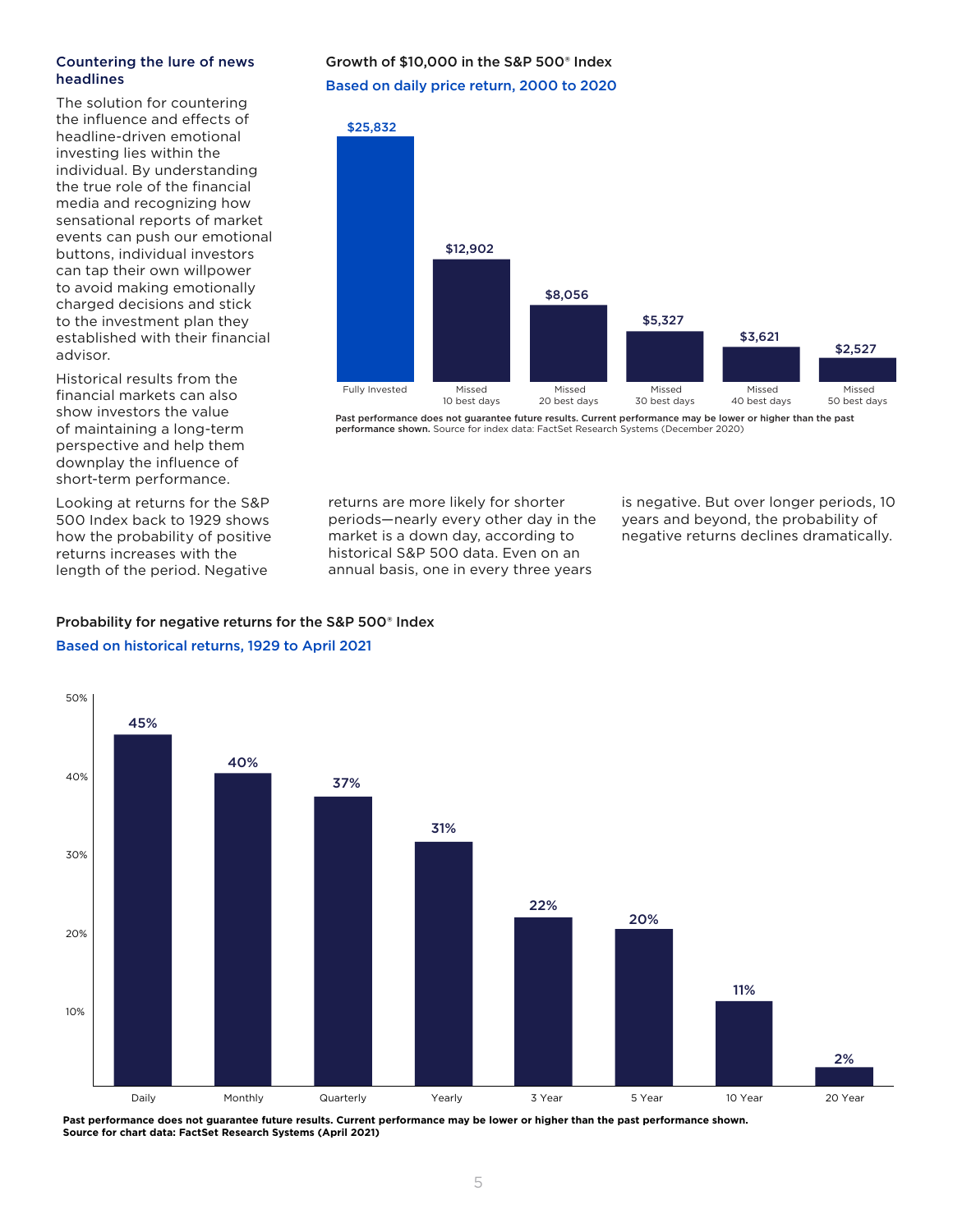#### Maintain a disciplined approach to investing

Perhaps most important of all, investors should become their own best advocates to help regulate their emotions when facing news headlines and dramatic events in the financial markets. By avoiding emotional decisions and maintaining a disciplined approach to investing, investors can seek to keep more of the money they save and earn and be positioned for opportunities to buy when prices are low.

Recalling these basic principles of investing can help investors manage the onslaught of financial news headlines:

Stick with investments for the long-term to help  $(\vee)$ achieve long-term goals.

- $\sqrt{x}$  Tune out the noise from the financial news media, and don't take any action in response to news events without first consulting a financial advisor.
- Maintain a diversified portfolio that's suitable for your  $\Theta$ investment goals and risk tolerance to help lessen the impact of market fluctuations.
	- Take advantage of opportunities to invest when other investors display emotional behaviors, buying when they are selling in falling markets.

# Key takeaways for investors: